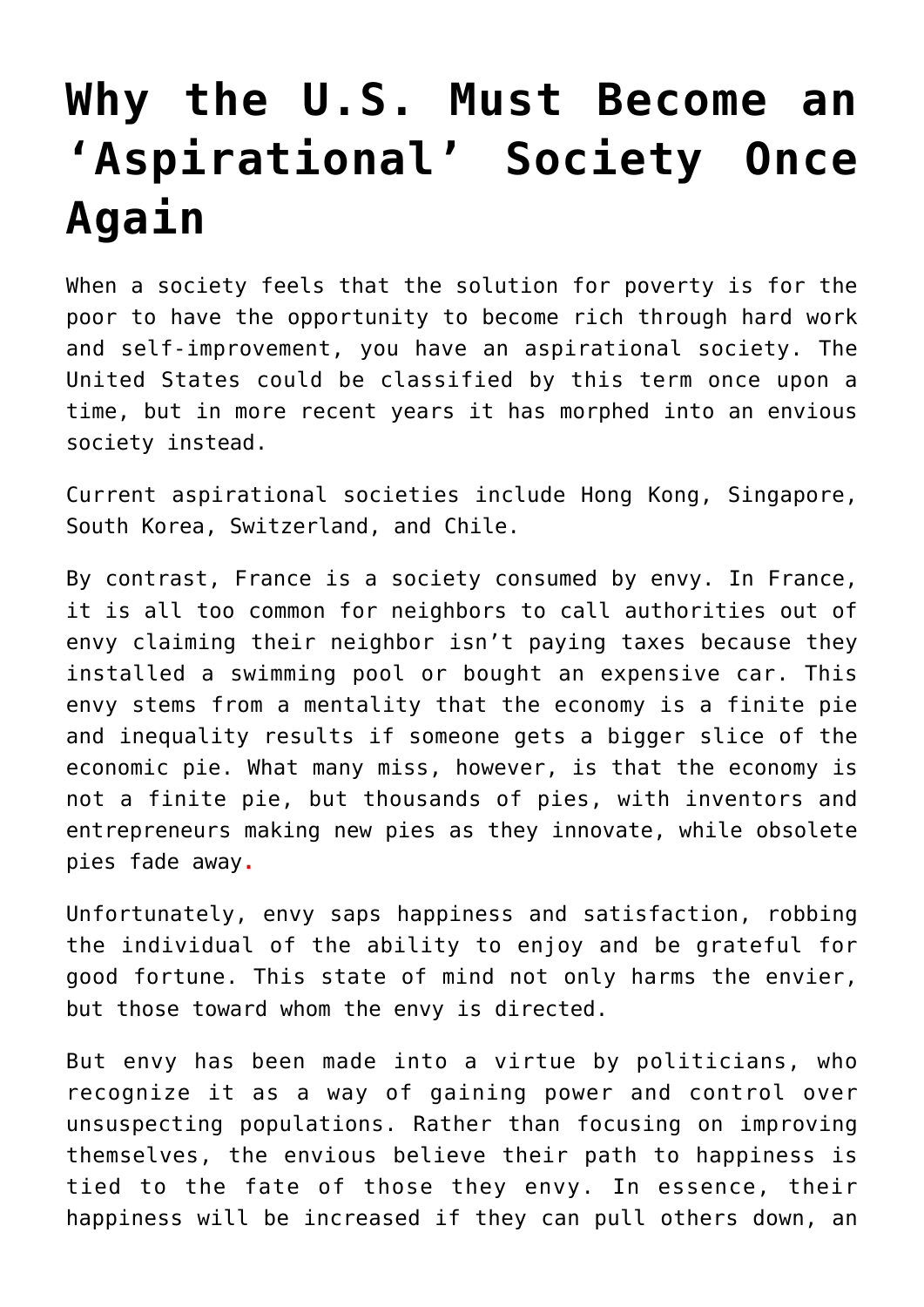attitude which runs counter to a prosperous society and hinders social progress.

Speaking on this subject, scholar Tony Esolen notes:

*"Now if we set aside our politically correct egalitarianism—that anti-politics of universal envy—we may see why the hatred of another's good not only hurts the community, but destroys the very foundation upon which a community must be built. That is because we are plainly not endowed with the same fortune, talents, health, and industry. And we should give thanks to God for that inequality, since He it is who has willed it."*

Aspirational societies realize that having equal opportunity for everyone to succeed through hard work, thus enabling the poor to get rich, is encouraged when governments provide a supporting legal, structural, and institutional framework. Common threads in current, upwardly mobile societies are small government, low taxes, few government regulations, rule of law, sound money, business efficiency, and free trade. Aspirational societies respond to inequality by working toward remedying that which is lacking in the individual rather than attempting to seize from others or through destructive revolution.

That the U.S. has some semblance of an aspirational society can be seen in an article, "The Vice of Envy," by author Rod Dreher. In it, Dreher shares how a Parisian friend immigrated to the U.S. out of frustration. He explained that the culture of envy was terribly destructive in France. He was labeled as a tax cheat because he drove a nice car. France so destroyed his incentive to work, that he came to America and built a successful business, consequently providing employment to many.

But while his business was thriving in America, France was experiencing riots over retirement age and the length of the